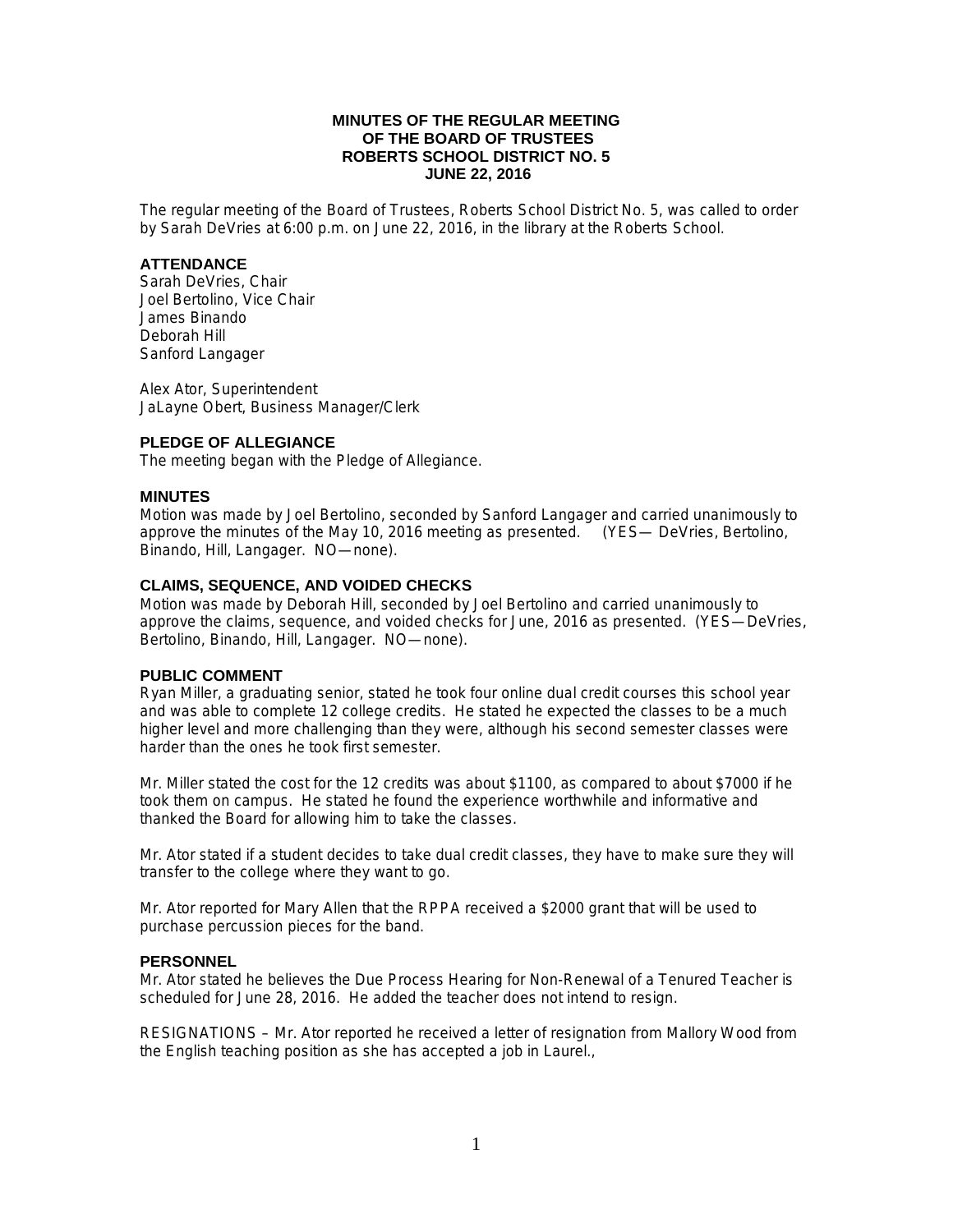Motion was made by Sanford Langager, seconded by Deborah Hill and carried unanimously to accept the letter of resignation from Mallory Wood. (YES—DeVries, Bertolino, Binando, Hill, Langager. NO—none).

Mr. Ator recommended removing the contract offer to Virginia Stene for a paraprofessional position as the contract was not signed within the necessary timeframe.

Motion was made by Deborah Hill, seconded by Joel Bertolino and carried unanimously to remove the contract offer to Virginia Stene as a paraprofessional as the contract was not signed within the necessary timeframe. (YES—DeVries, Bertolino, Binando, Hill, Langager. NO none).

COACHING VACANCIES Junior High Volleyball – open

High School Girls' Basketball – Tessie Kosel has indicated she will take the head coaching position for high school girls' basketball with Melissa Bertolino assisting. He added these are both in-house candidates.

Motion was made by Sanford Langager, seconded by Deborah Hill and carried unanimously to approve hiring Tessie Kosel as head high school girls' basketball coach at the stipend rate of \$2175 and Melissa Bertolino as assistant at stipend rate of \$1675. (YES—DeVries, Binando, Hill, Langager. NO—none. Abstained: Bertolino (conflict of interest).)

Concessions – open

Junior high girls' and boys' basketball assistants – open

RECOMMENDATIONS FOR NEW STAFFING

Mr. Ator made the following recommendations for open staffing positions:

| Ashley McCoy | English | Lane 5, Step 4 |
|--------------|---------|----------------|
|              |         |                |

Mr. Ator stated Ms. McCoy has a Masters in Elementary Education but will be working under an alternative license while working toward her Masters in Secondary English Education.

| James Sigl       | Social Studies   | Lane 1, Step 2 (freeze for 2 years) |
|------------------|------------------|-------------------------------------|
| William Harvison | Ag-Ed (5/8 time) | Lane 1, Step 7                      |
| Jon Milligan     | Science          | Lane 1, Step 0                      |

Mr. Ator stated Jon Milligan will also be working under an alternative endorsement as he is working on his Masters in Education, Broadfield Science.

Motion was made by Joel Bertolino, seconded by Sanford Langager and carried unanimously to approve the superintendent's recommendations and hire Ashley McCoy (English), James Sigl (Social Studies), William Harvison (AgEd 5-/8 time), and Jon Milligan (Science) as teachers for the 2016-2017 school year. (YES—DeVries, Bertolino, Binando, Hill, Langager. NO—none).

| Peter Wisniewsky | Paraprofessional/ | \$12.50/hour, 35 hours/week |
|------------------|-------------------|-----------------------------|
|                  | Maintenance       |                             |

Mr. Ator stated Mr. Wisniewsky has a Masters in Curriculum and Instruction and is also a licensed contractor so is interested in helping with maintenance in the summer.

Motion was made by Joel Bertolino, seconded by Sanford Langager and carried unanimously to approve hiring Peter Wisniewsky as a paraprofessional at \$12.50 per hour for 35 hours per week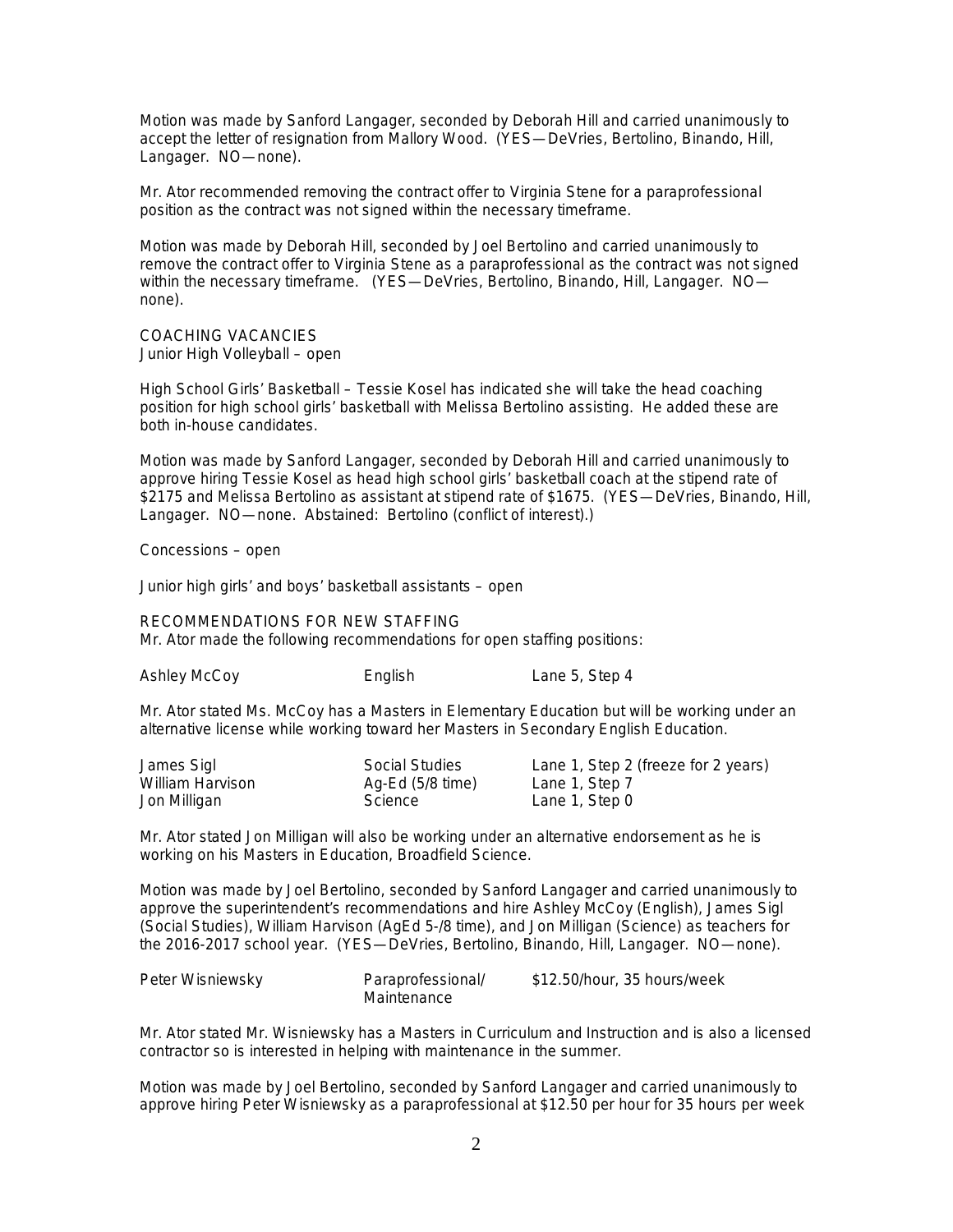during the school year and twenty hours a week during the summer for maintenance. (YES— DeVries, Bertolino, Binando, Hill, Langager. NO—none).

Mr. Ator asked that the Board approve an eight day extended contract for Courtney Halvorsen in the counseling position.

Motion was made by Sanford Langager, seconded by Deborah Hill and carried unanimously to approve an eight-day extended contract for Courtney Halvorsen for the counseling position. (YES—DeVries, Bertolino, Binando, Hill, Langager. NO—none).

### **NEW BUSINESS**

YEAR END ORDERS – Mr. Ator stated we currently have \$80879.61 remaining in the general fund and order requests totaling \$80877.99 as listed on the spreadsheet prepared by Mrs. Obert. He stated he had some questions from Mr. Binando about getting bids for purchases and how we find the best prices. He stated we do a great deal of research on where to get the best product at the best price and do go out for bids on bigger items. He stated he'll do some checking with other districts on their purchasing procedures.

Mr. Ator asked if trustees had questions or concerns about any of the items on the list

Mr. Langager asked what type furniture is needed.

Mr. Ator stated the furniture listing is for trapezoid tables and chairs

Motion was made by Joel Bertolino, seconded by Deborah Hill and carried unanimously to approve the list of expenditures as presented to be purchased with year-end funds. (YES— DeVries, Bertolino, Binando, Hill, Langager. NO—none).

STRATEGIC PLANNING PROCESS -- Mr. Ator stated to begin the Strategic Planning Process he would like to survey the community for input on what we are and aren't doing well. He asked if board members would like to help put the survey together.

Mr. Ator stated we have data that shows student improvement as attendance is up 20% from three years ago and homework completion is up 30%. He stated his goal is to get this information out and get some feedback.

Mrs. Hill stated she would be willing to look over the questionnaire but doesn't want to be on a committee. Ms. DeVries and Mr. Binando also indicated they would assist.

#### **OLD BUSINESS**

2016-2017 SCHEDULES – Mr. Ator stated the schedules for the 2016-2017 school year were included in the board packet. He stated the schedule includes moving Mrs. Halvorsen into the counselor position half-time.

Mrs. Hill stated she doesn't think third graders are ready to have different teachers as is included in this schedule.

Mr. Ator stated the vote in the elementary to do this was four to one.

#### **RECESS**

Ms. DeVries called for a recess at 8:07 p.m. and returned the meeting to regular session at 8:10 p.m.

Mr. Ator stated the board can either approve the schedule or make adjustments to it and asked what needs to be done.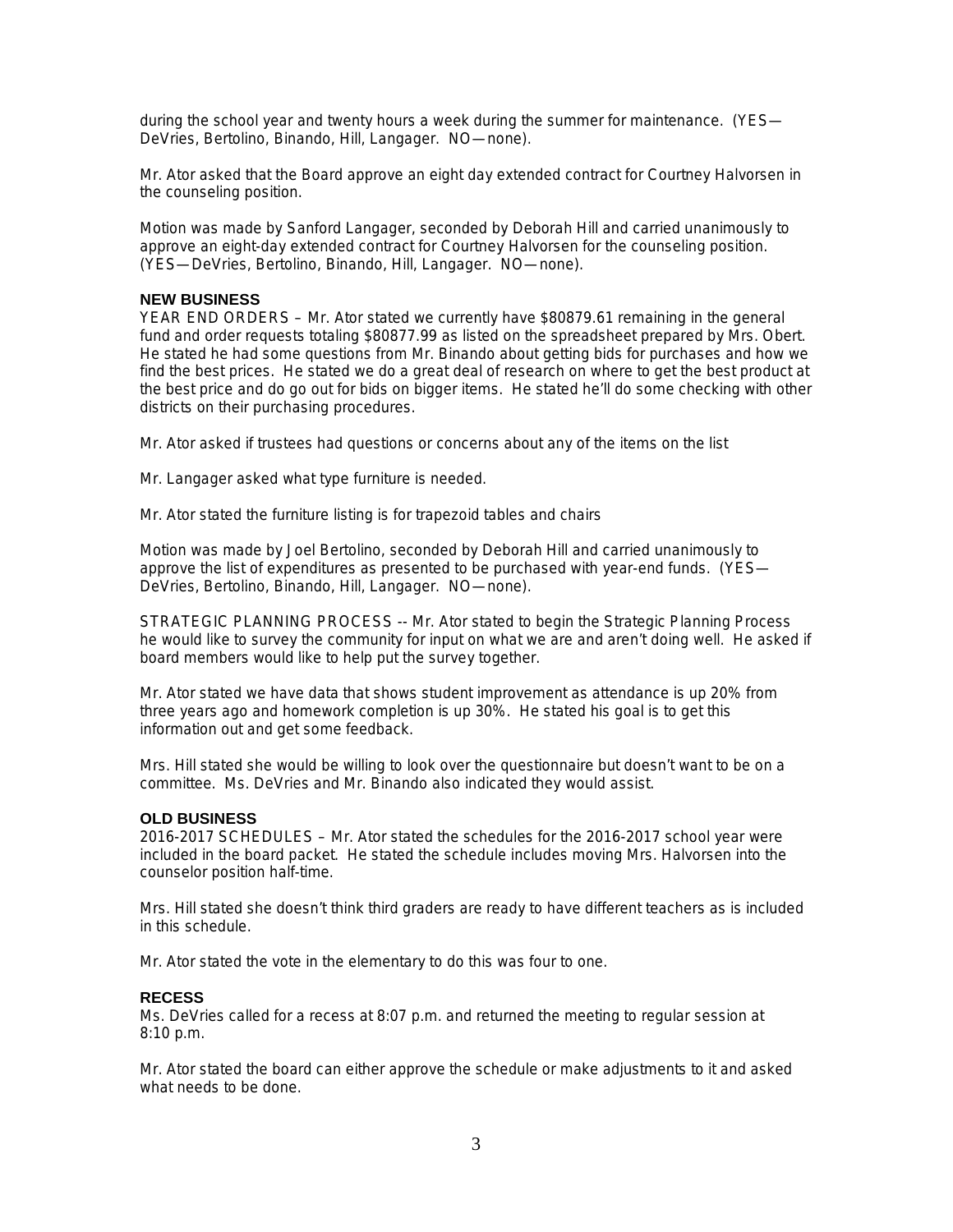Mrs. Hill stated she would like to see it revised so the third graders stay with one teacher.

Motion was made by Sanford Langager, seconded by James Binando and carried unanimously to change the 2016-2017 calendar so that the third graders have only one teacher. (YES—DeVries, Bertolino, Binando, Hill, Langager. NO—none).

Mr. Ator stated there are no changes in the elementary electives schedule from last year but the paraprofessionals will be taking on more duties, such as teaching art instead of contracting with the Carbon County Arts Guild.

Motion was made by Sanford Langager, seconded by Joel Bertolino and carried unanimously to approve the 2016-2017 schedule as revised. (YES—DeVries, Bertolino, Binando, Hill, Langager. NO—none).

AFFILIATION RENEWALS – Mr. Ator recommended approval of the following affiliation renewals:

| MSPLIP, Property & Liability Insurance | \$17648 |
|----------------------------------------|---------|
|----------------------------------------|---------|

Motion was made by Sanford Langager, seconded by Deborah Hill and carried unanimously to approve the contract with Montana Schools Property & Liability Insurance Plan at \$17648 for property and liability insurance. (YES—DeVries, Bertolino, Binando, Hill, Langager. NO—none).

| Alliance for Curriculum Enhancement (ACE), Dues<br>ACE, MAPS testing | \$3500<br>\$1275                    |
|----------------------------------------------------------------------|-------------------------------------|
| Montana Small School Alliance (MSSA), Counselor Standards            | \$300                               |
| 360 Office Solutions, Copier Maintenance                             | \$2520                              |
| Peterson Quality Office, Copier Maintenance                          | \$1540                              |
| Beartooth Billings Clinic, School Nursing Services                   | \$35.51 per hour<br>\$ .55 per mile |

Motion was made by Joel Bertolino, seconded by Sanford Langager and carried unanimously to approve the affiliation renewals as recommended by the superintendent. (YES—DeVries, Bertolino, Binando, Hill, Langager. NO—none).

POLICY UPDATES—Mr. Ator stated he has had two community members come to him recently with concerns about things going on with the Board. He stated Board Policy 1240 outlines the duties and authority of individual trustees which is limited to participating in actions taken by the Board as a whole when legally in session. He added conversations and decisions need to be made at Board meetings with the Board acting collectively to make decisions and then move forward.

## **SUPERINTENDENT REPORT**

ACTIVITIES – 16 elementary students attended Dan Kosel's basketball camp and 9 high school students are signed up to attend the high school camp.

BUILDING PROJECTS – Work has been done on the parking lot and projects on the playground will begin after the Fourth of July.

SUPERINTENDENT SCHEDULE – Mr. Ator stated he would like to schedule a work session at the end of July rather than a regular meeting but would like approval to pay bills in the middle of the month.